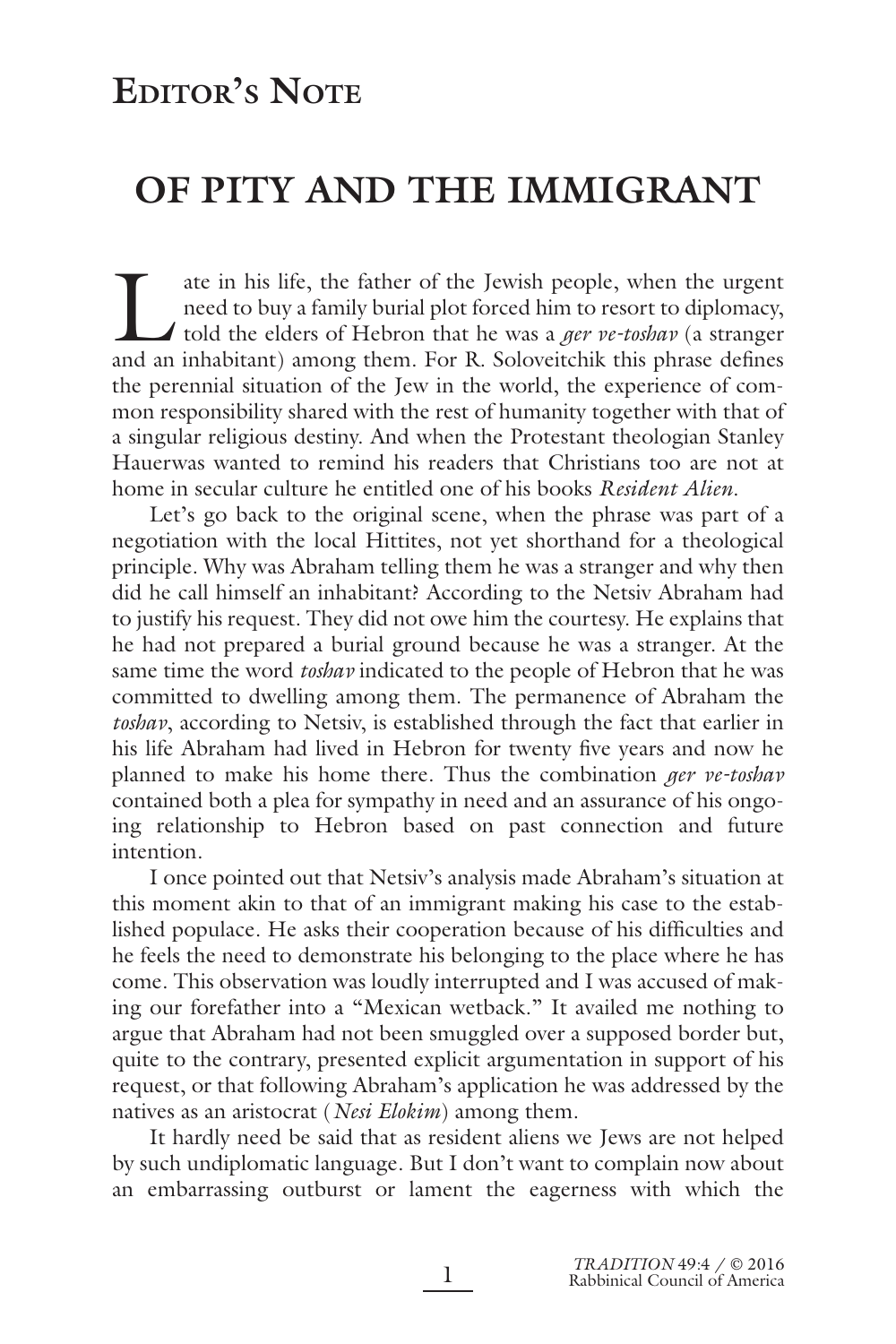## *TRADITION*

politically correct classes derive unholy delight from such utterances by Orthodox Jews. I want to understand better what is behind the vehemence of the gentleman's reaction. Is it about Jewish identity or American politics or is it the buried residue of some unarticulated trauma? Sometimes there is deeper truth in a passionate error than in a perfunctory truism. That deeper truth I seek.

Let's begin with the political resonance. As some latter-day Daniel come to judgment might ask of this dispute, which of us is the progressive here and which the conservative? The simple response is that the Netsiv and I can be identified with conservative thinking on present day immigration. How so?

Any argument about "open borders" is either a reason for restricting immigration or for allowing it. 'Why can't people live wherever they want to?' So asks the liberal. To which the response might be that the residents already in place have a right of free association, and are no more required to welcome new immigration to their country than they are obligated to domicile strangers in their homes. More strongly, one might insist on the importance of sustaining a particular culture, which would be violated if the solidarity of the inhabitants were diluted by an uncontrolled influx of individuals unable or unwilling to be part of that community. The liberal, in turn, may hold that economic egalitarianism mandates that natives have no right to stop individuals who wish to better their lots by joining the more prosperous. Or liberals who have little or no use for the particular culture upheld by conservatives would see no reason (quite the contrary!) for preserving it against those who by intention or accident are liable to bring about its destruction. The range of arguments on these primary matters is further complicated by secondary practical considerations. Typical conservatives, for example, acknowledge the benefit a culture accrues from its immigrant population and not a few liberal philosophers permit restrictions on open immigration because they fear that unregulated shifts of population will cause economic harm to the societies of origin of the immigrants or to the places they go to. For these reasons the philosophical and empirical subject of "open borders" has become enormously complicated.<sup>1</sup>

Our present discussion sidesteps crisis circumstances, unfortunately not exceptional in our times, that upset ordinary calculations. Unchecked entry of hostile immigrants could pose direct danger to the host country, as would be the case today if Israel allowed unsupervised Arab immigration

<sup>&</sup>lt;sup>1</sup> For an overview with up to date bibliography, see http://plato.stanford.edu/ entries/immigration/.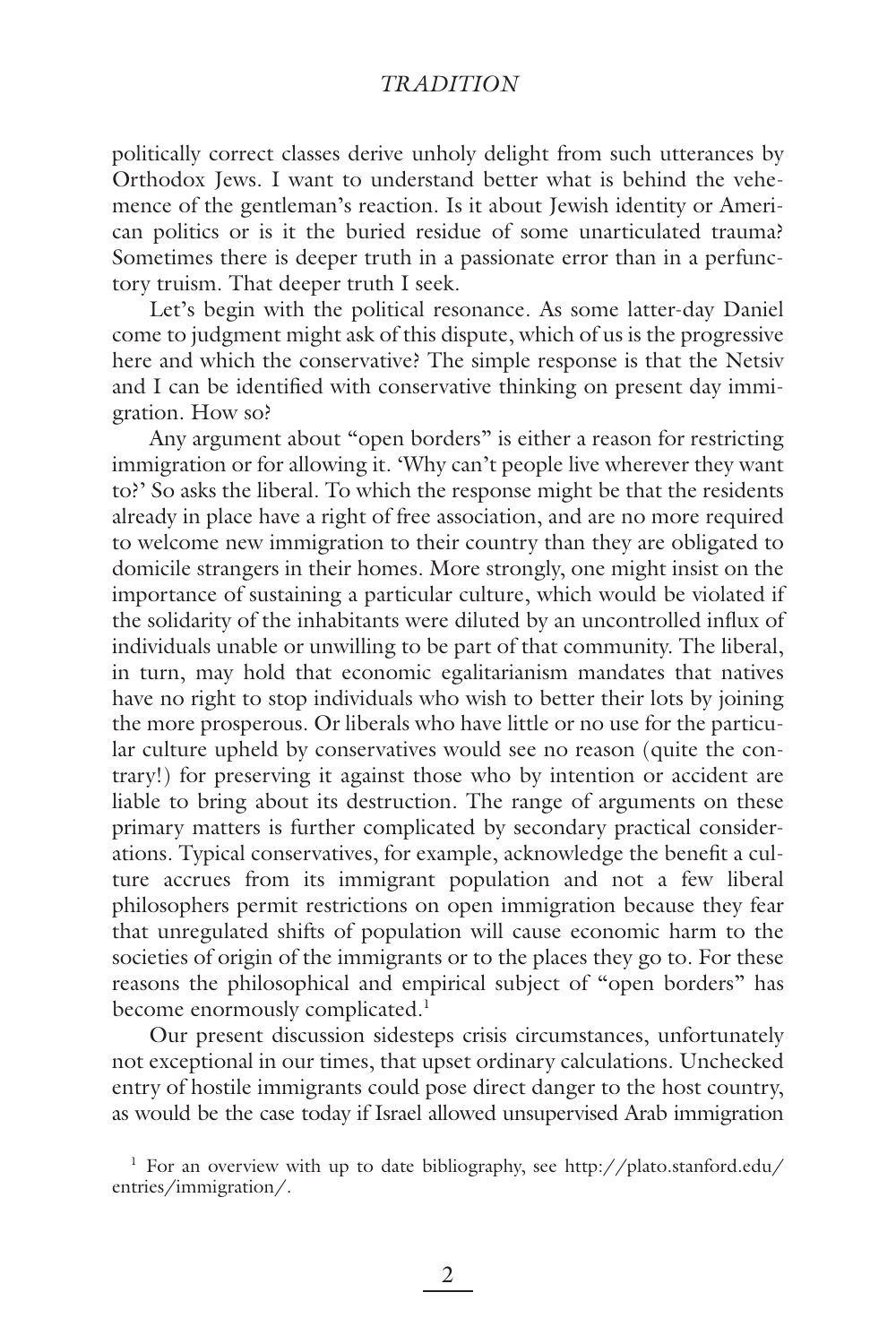or the threat of revolutionary violence in the West amidst the chaos that followed World War I. Decent conservatives, conversely, cannot fail to be profoundly moved by the humanitarian plight of refugees knocking on their doors, not to improve their economic wellbeing but to salvage their lives and their minimal human dignity. We Jews must remember the extermination of our people in Europe and appreciate the urgency that led conscientious American Jews to fight for their fellow Jews even at the cost of subverting American law. Libby Garland's recent *After They Closed the Gates: Jewish Illegal Immigration to the United States, 1921-1965* documents this period.

Abraham, who is an immigrant but not a desperate refugee, does not simply walk up and say: I'm in the market for real estate; you must give me this burial cave in Hebron. He does not presume that the natives are obliged to give him a positive answer. He expects to justify his need for special treatment and he assures the Hittites of his ties to the Hebron community. This places Abraham in the conservative camp.

Does that make my critic a liberal on immigration insofar as he does not see any need for Abraham to justify his desire to buy a field in Hebron? His reference to the "Mexican wetback" implies the opposite. He cannot abide the notion of Abraham as an immigrant like other immigrants. But why, when Abraham defines himself as a stranger? Apparently my critic made an instinctive distinction between being a stranger and being an immigrant.

#### **II**

"I pity the poor immigrant," is the title and incipit of a Bob Dylan song. The song has much to say about the immigrant's unattractive qualities. The poor immigrant "uses all his power to do evil but in the end is always left so alone. That man who with his fingers cheats and who lies with every breath… passionately hates his life and likewise, fears his death… who tramples through the mud, who fills his mouth with laughing and who builds his town with blood." And there's a lot more of the same.

Unmitigated hostility towards the immigrant sounds incredible in the mouth of a troubadour adored by the left and does not fit well with the rest of the album *John Wesley Harding*, in which it was recorded, in the mid-60's, when American immigration law was liberalized without vocal opposition. If academics studied Dylan as they have their way with the Bible we would be authoritatively taught to attribute it to Deutero-Dylan – a racist, reactionary, fill-in-the epithet, living in the anti-immigrant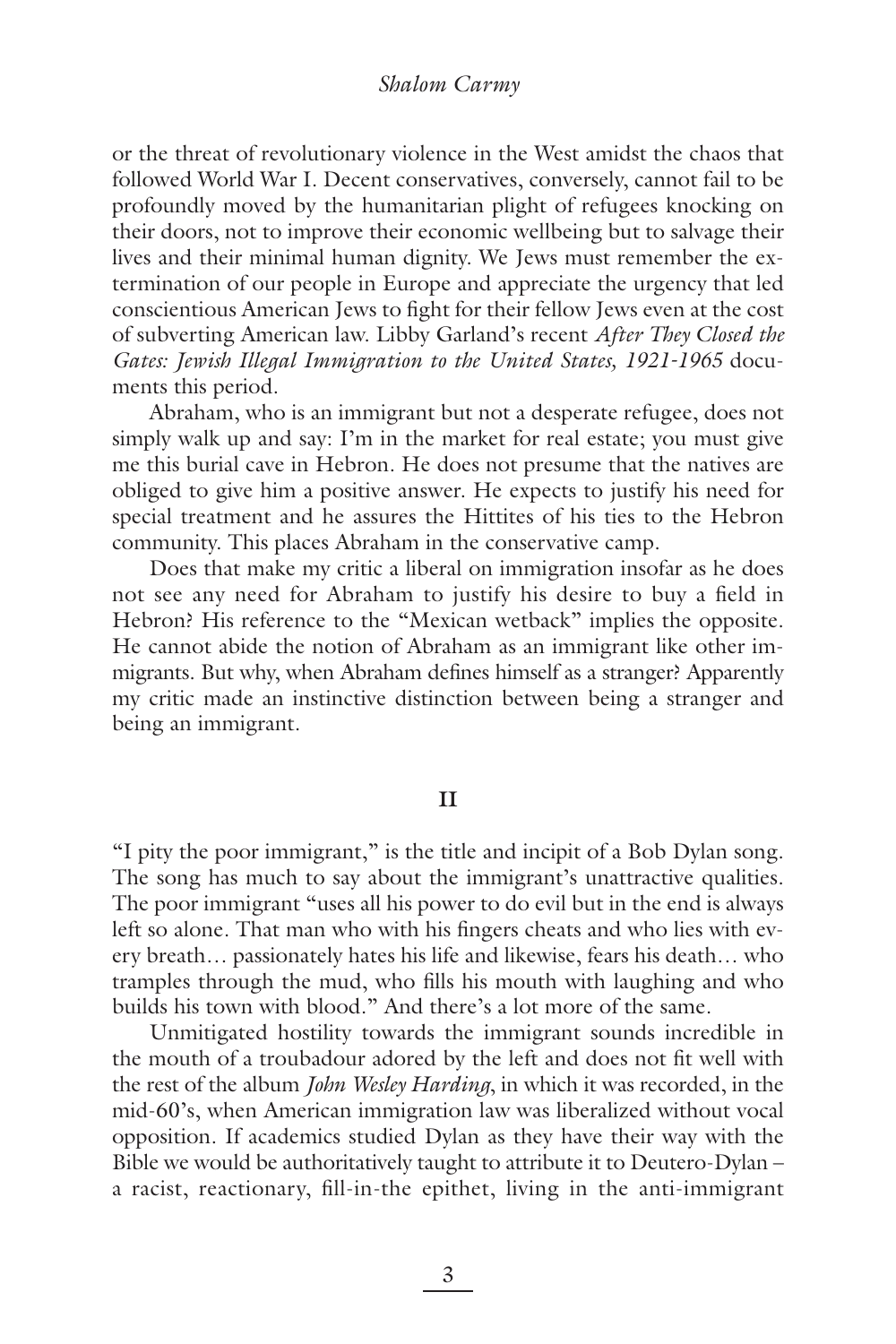## *TRADITION*

 $21<sup>st</sup>$  century, who adopted the master's style to convey a perverted message. More reverential approaches have yielded allegorical interpretations of the song; like most allegorists they seem to express the outlook of the interpreter more than anything else. Though I am stymied by the many obscure allusions, I would contend that the plain meaning of Dylan's scripture is never completely disposable. By which I mean that something in our common way of thinking does not like the immigrant, does not respect him but pities him, and that Dylan taps into that sentiment and confronts us with it.

Could Dylan have written an equally effective song called "I Pity the Poor Stranger" or "I Pity the Poor Foreigner"? Why not? From a statistical point of view, a person who is a stranger is no less likely than the immigrant to cheat with his fingers and lie with every breath, to passionately hate his life and build his town with blood. In fact, many people are suspicious of strangers and warn their children against associating with them. It is less common to hear of children admonished to watch out for immigrants. Fear of the foreigner rates a precise English term—xenophobia. If the Greco-Latin word for fear of immigrants has made it into the psychiatric textbooks or the lexicons of abuse employed by enlightened folk to express their condemnation of those who fail to meet their standards of refinement and tolerance, I have yet to hear of it. Technically, the immigrant would seem to be no more than one type of stranger or foreigner. What makes him different, more contemptible and hence more pitiable? Again, why would people proud to think of our patriarch Abraham as a stranger gag at thinking of him as an immigrant?

Over a century ago, the pioneering sociologist Georg Simmel, in his famous essay "The Stranger," defined the stranger, as distinguished from a foreign visitor or tourist, as the person who is here today and here tomorrow. The immigrant, let me suggest, is one who is here today and will be here tomorrow if allowed to stay. The stranger is not by definition dependent on us: he may be planning to leave tomorrow. Hence there is even an element of coolness to the stranger in Simmel's social phenomenology. The immigrant, by contrast, always has a look of haunted supplication about him. We imagine him, shoulders always sloped; his eyes entreating; in need of our forbearance. His hat is perpetually in his hand; and when his free hand reaches out, it is to grasp at our lapel or at our money, or at the opportunity he spies. Whether or not you accept this insight as a valid interpretation of Dylan, according to which the song's hostility towards the immigrant is a projection of our contempt rather than an objective characterization of the immigrant, I propose it as an analysis of the unease which the immigrant, or the imagination of the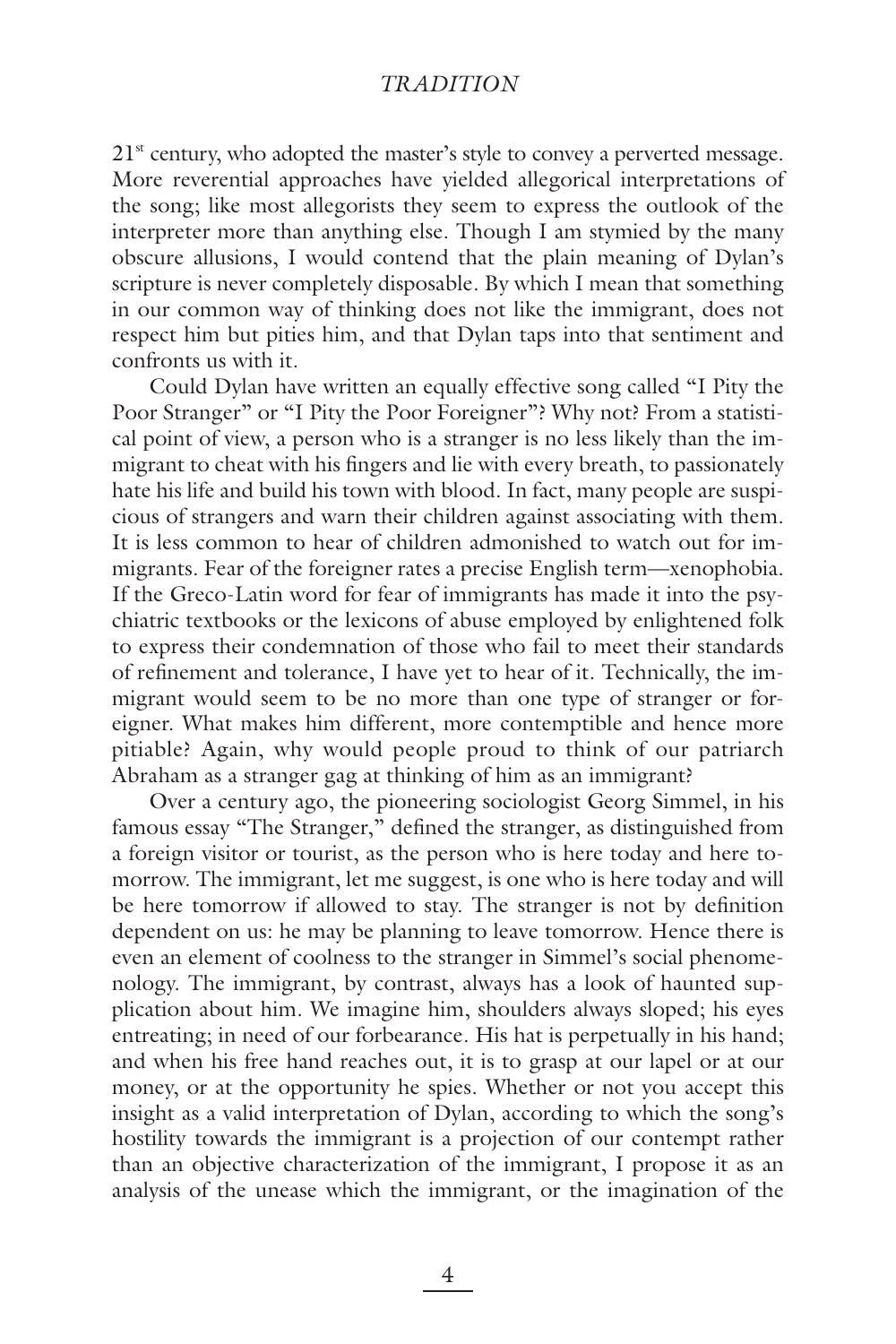#### *Shalom Carmy*

immigrant, often provokes. It is a distaste that is better described as pity than as hatred. We can live with being hated; we may sometimes even glory in being hated; we cannot tolerate being pitied. We can accept Abraham's status as a stranger or an alien; we can even celebrate his noble distance from the populace around him. We are unbearably pained to think of him as a potential object of pity.

#### **III**

It is not only Abraham who was an immigrant or sojourner in the land. His descendants went down to Egypt, where they were sojourners and eventually slaves. The great political philosopher Michael Walzer, in his *Exodus and Revolution*, observed that no other nation but the Jews preserved and was inspired by the memory of having been born into freedom from the bowels of alien oppression. The many laws in the Torah calling upon us to consider the plight of the stranger or the disadvantaged among us because we remember our history in Egypt testify, in Walzer's opinion, to a singular willingness to confront and be inspired by the humiliations of the national past.

Some years ago I modified Walzer's thesis. Based on the evidence of the Torah it was not at all natural for Israel to remember and to be shaped by the Egyptian bondage. What we have in the Torah is not the natural excellence of the Jewish people shining out from its period of bondage but rather the result of a long educational transformation initiated by the patient and stern deity who chose Israel for His portion and made His home with Israel in the wilderness. That is why, to take one salient claim from my paper, the explanation "for you were a slave in the land of Egypt," which motivates many commandments in Deuteronomy, does not appear in the earlier books of the Torah. Instead, in Exodus 22-23, where Egypt is invoked as a motive for obeying the law, it is always the fact that the Jews were sojourners (*gerim*) in Egypt, never that they were slaves. For the Jew who has just emerged from bondage, and who has not yet acquired a philosophy of freedom, the memory of slavery is too humiliating to be the source of positive inspiration.<sup>2</sup>

<sup>2</sup> See S. Carmy, "We Were Slaves to Pharaoh in Egypt: Literary-Theological Notes on Slavery and Empathy" (*Hebraic Political Studies* 4:4, Fall 2009), accessible at https://cardozo.yu.edu/sites/default/files/Shalom%20Carmy%2C%20We%20 Were%20Slaves%20in%20Egypt%20Literary-Theological%20Notes%20on%20 Slavery%20and%20Empathy.pdf. My article traces the theme throughout the Torah. To that discussion add *Hizkuni*, Deuteronomy 5:15.